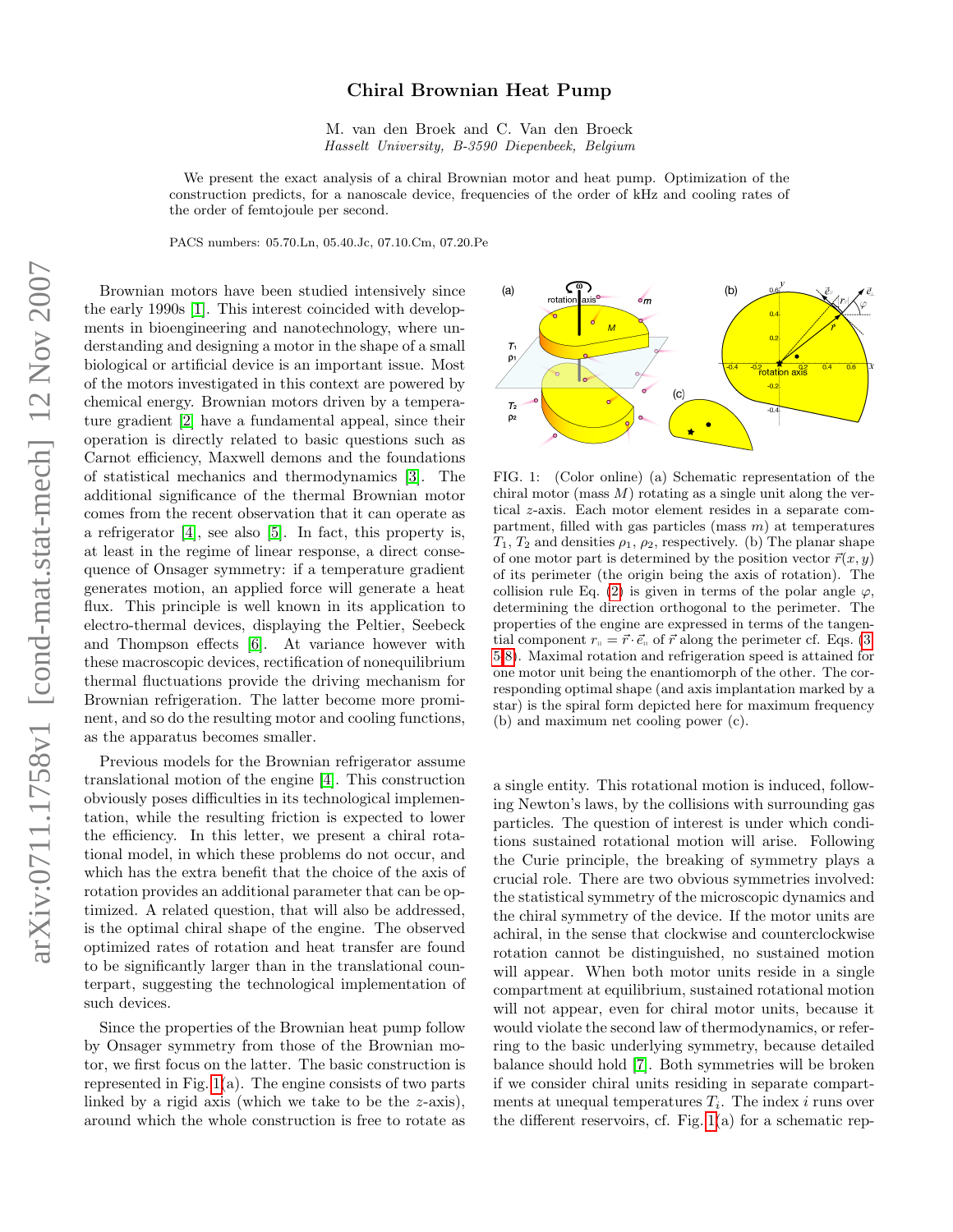resentation in the case of two reservoirs  $i = 1, 2$ . As we proceed to show, the resulting average rotational frequency can be calculated exactly from microscopic dynamics, at least in a limiting case. For simplicity, we will restrict the theoretical analysis in this letter to the case of a two-dimensional device. The corresponding results for three-dimensional cylindrical objects, as depicted in Fig. [1\(](#page-0-0)a), are obtained by appropriate rescaling with the hight  $h$  of the units (for more details, see [\[8\]](#page-3-7)).

Turning to the exact microscopic analysis, we consider convex (two-dimensional) units, residing in reservoirs that are infinitely large and are filled with dilute gases at equilibrium. The reservoirs play the role of ideal thermostats with which the engine is exchanging energy. In the limit of high dilution and a heavy engine (mass  $M$ , moment of inertia  $I$ ), the collisions of the engine parts with the gas particles (mass  $m$ ) become uncorrelated events and the following exact Boltzmann master equation for the probability distribution  $P_t(\omega)$  of its angular velocity holds:

<span id="page-1-3"></span>
$$
\frac{\partial P_t(\omega)}{\partial t} = \int d\omega' \left[ W_{\omega|\omega'} P_t(\omega') - W_{\omega'|\omega} P_t(\omega) \right]. \tag{1}
$$

Here  $W_{\omega|\omega'}$  is the transition probability per unit time for the motor to change its angular velocity from  $\omega'$  to  $\omega$ by one collision. We will assume that the collisions are perfectly elastic and that the interaction force is shortranged and central. Conservation of the total energy and of the total angular momentum in the z-direction of the colliding pair, and of the tangential component of the momentum of the gas particle, leads to the following collision law:

<span id="page-1-0"></span>
$$
\omega = \omega' + \frac{2(\omega' y + v'_x)\cos\varphi - 2(\omega' x - v'_y)\sin\varphi}{x\sin\varphi - y\cos\varphi + \frac{1}{m}(x\sin\varphi - y\cos\varphi)^{-1}}, (2)
$$

specifying  $\omega$  in terms of its pre-collisional value  $\omega'$  and the pre-collisional speeds  $\vec{v'} = (v'_x, v'_y)$  of the gas particle.  $\varphi$  is the polar angle of the surface at impact, see Fig. [1\(](#page-0-0)b).

The transition probability  $W_{\omega|\omega'}$  can now be calculated following standard arguments from the kinetic theory of gases. Taking into account that the velocity distributions of the particles  $\phi_i(\vec{v})$  are Maxwellian at the density  $\rho_i$ and temperature  $T_i$  of their bath, one finds the following explicit expression:

$$
W_{\omega|\omega'} = \frac{1}{2\pi} \sum_{i} \oint dl_i \frac{\rho_i}{v_{T_i}} (r_{\shortparallel} + \frac{I}{mr_{\shortparallel}})^2 |\Delta\omega| H[r_{\shortparallel} \Delta\omega]
$$

$$
\times \exp \left[ -\left( (r_{\shortparallel} + \frac{I}{mr_{\shortparallel}}) \Delta\omega + 2r_{\shortparallel} \omega' \right)^2 / \left( \pi v_{T_i}^2 \right) \right]. \quad (3)
$$

The contour integral  $\oint dl_i$  is over the perimeter of the engine part in each reservoir, which can be of any convex shape. We have introduced the tangential component of the position vector  $\vec{r}$  along the perimeter,  $r_{\parallel} = \vec{r} \cdot \vec{e}_{\parallel}$   $-x\sin\varphi + y\cos\varphi$  cf. Fig. [1\(](#page-0-0)b), the thermal speed of the gas particles  $v_{T_i} = \sqrt{8kT_i/\pi m}$ , and the angular velocity increment  $\Delta \omega = \omega - \omega'$ .

In equilibrium,  $T_i = T$ , one easily verifies that the Boltzmann distribution  $P^{eq}(\omega)$  =  $\sqrt{I/(2\pi kT)}$  exp $[-I\omega^2/(2kT)]$  is the unique steady state solution of Eq. [\(1\)](#page-1-3). As required by statistical mechanics, this solution satisfies detailed balance:  $W_{\omega|\omega'}P^{eq}(\omega')=W_{-\omega'|- \omega}P^{eq}(-\omega).$ 

A general solution away from equilibrium is not available, hence we resort to a perturbational technique. For small values of the parameter  $\varepsilon = \sqrt{m/M} = r_0 \sqrt{m/I}$ , where  $r_0 = \sqrt{I/M}$  is the radius of gyration of the device, the change in angular velocity upon collision with a gas particle is small and we can apply a Kramers-Moyal type of expansion. Note that this expansion is not uniform when performed in terms of the probability distribution, but has been found to converge very well when performed at the level of the moments. Here we only present the final results of this procedure, for more details see [\[8\]](#page-3-7).

Up to first order in  $\varepsilon$  the average angular speed of the motor obeys the following equation:

$$
\frac{\partial \langle \omega \rangle}{\partial t} = \frac{m}{M} \sum_{i} \rho_{i} \left[ -v_{T_{i}} \langle \omega \rangle \oint dl_{i} \left( \frac{r_{\shortparallel}}{r_{0}} \right)^{2} + \varepsilon \left( \sqrt{\frac{I}{m}} \langle \omega^{2} \rangle - \frac{kT_{i}}{\sqrt{mI}} \right) \oint dl_{i} \left( \frac{r_{\shortparallel}}{r_{0}} \right)^{3} + O(\varepsilon^{2}) \right]. \tag{4}
$$

To lowest order in  $\varepsilon$  we recognize a linear drag law,  $I\partial_t\langle\omega\rangle = -\gamma\langle\omega\rangle$ , featuring a frictional torque which is proportional to the average rotational speed. The proportionality factor  $\gamma = \sum_i \gamma_i$  is equal to the sum of the friction coefficients  $\gamma_i$  contributed by each of the engine parts. From Eq. [\(4\)](#page-1-4), one finds the following explicit expression for these friction coefficients:

<span id="page-1-4"></span><span id="page-1-2"></span>
$$
\gamma_i = m \rho_i v_{T_i} \oint dl_i r_{\shortparallel}^2. \tag{5}
$$

Note that at this order of the perturbation, no systematic steady state motion appears  $\langle \omega \rangle^{st} = 0$ . This indicates that the "rectification of the fluctuations" leading to systematic motion appears at the level of nonlinear and non-Gaussian effects.

<span id="page-1-1"></span>At the next order in  $\varepsilon$ , the equation for the first moment is coupled to the second moment, whose evaluation is thus needed to close the equation. Restricting ourselves to the steady state, one finds, not surprisingly, that (to lowest order) the average kinetic energy of the motor is given by the usual expression for equipartition,  $\frac{1}{2}I\langle \omega^2 \rangle = \frac{1}{2}kT_{\text{eff}}$ , but at an effective temperature  $T_{\text{eff}}$ . The latter is found to be equal to the weighted geometric mean of the temperatures in the reservoirs:  $T_{\text{eff}} = \left(\sum_i \gamma_i T_i\right) / (\sum_i \gamma_i).$ 

Combined with Eq. [\(4\)](#page-1-4) we conclude that (up to first order  $\varepsilon$ ), the engine will develop an average steady state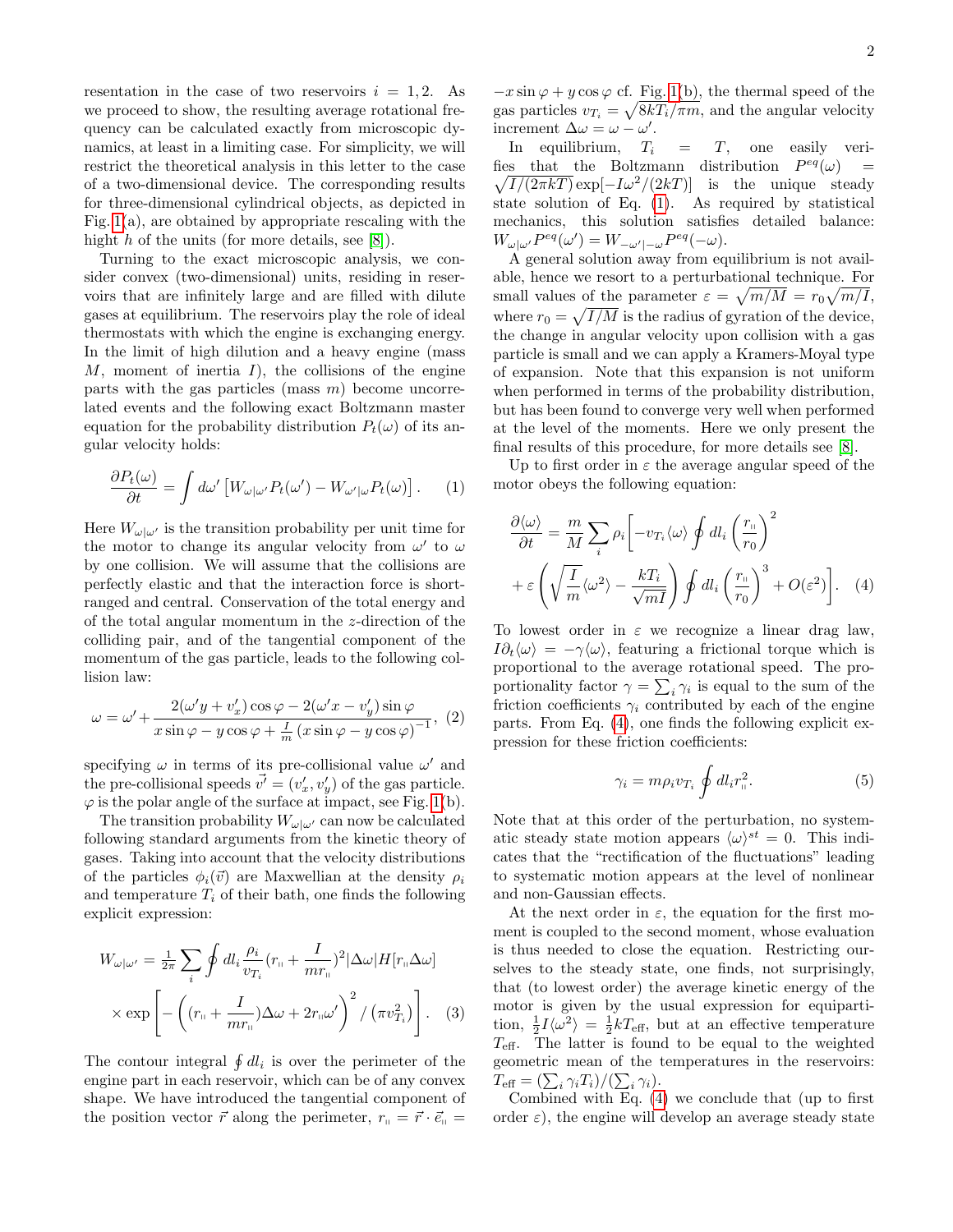<span id="page-2-2"></span>TABLE I: Properties of the 3-d device with a shape optimized for maximum rotational frequency and cooling power, respectively (see Fig. [1\)](#page-0-0). Each unit of the device is cylindrical with parallel surfaces of area  $\pi R^2$ ,  $R = 3$  nm, height  $h = 3$  nm. We assume following values of the parameters: density  $1350 \text{ kg/m}^3$  (typical for proteins); total mass  $M = 2.29 \times 10^{-22} \text{ kg}$ ; mass ratio  $m/M = 1.3 \times 10^{-4}$  (m being the mass of a water molecule);  $T = 300$  K; temperature gradient for the motor:  $\Delta T = 0.1$  K.

|           | $(H_Z)$<br>$\langle \omega \rangle$ |      | $\gamma$ (10 <sup>-28</sup> Nms) $I(10^{-39} \text{ kg m}^2)$ | $\dot{Q}_{1\rightarrow 2}/\Gamma$ (10 <sup>6</sup> J/(Nms)) | $\Gamma_{\rm lim}$ $(10^{-21} \text{ Nm})$ | $\dot{Q}_{\text{net}}^{\text{max}} (10^{-15} \text{ J/s})$ |
|-----------|-------------------------------------|------|---------------------------------------------------------------|-------------------------------------------------------------|--------------------------------------------|------------------------------------------------------------|
| Motor     | 2180                                | 0.90 | 1.26                                                          | 6.53                                                        | 1.1                                        | 1.92                                                       |
| Heat pump | 1470                                | 4.55 | $2.22\,$                                                      | 4.4 <sub>1</sub>                                            | 4.01                                       | 4.42                                                       |

angular velocity given by

<span id="page-2-3"></span>
$$
\langle \omega \rangle = \frac{\sum_{i} \rho_{i} k (T_{\text{eff}} - T_{i}) \oint dl_{i} r_{\text{n}}^{3}}{I \sum_{i} \rho_{i} v_{T_{i}} \oint dl_{i} r_{\text{n}}^{2}}.
$$
 (6)

We proceed to discuss this first central result of our paper. The angular velocity is obviously zero at equilibrium,  $T_i = T_{\text{eff}}$ , and also when  $\oint dl_i r_{\text{u}}^3 = 0$ , in agreement with the fact that the object then loses its chirality. As far as maximizing rotational frequency is concerned, a numerical procedure was employed to identify the optimum configuration (shape plus axis implantation) by deforming the contours in both compartments. This resulted in the spiral shape depicted in Fig. [1\(](#page-0-0)b), with one engine part the enantiomorph of the other one. The same shape remains optimal, but appearing as the basis of a cylindrical object as depicted in Fig.  $1(a)$ , when turning to the case of dimension 3. The dependence of the rotational speed on the shape and axis implantation is very intricate. In fact even the direction of the net rotation is not at all obvious. In Fig. [2](#page-2-1) we reproduce, for a specific triangular motor element (and its enantiomorph), the lines of equal amplitude for the rotational frequency as a function of the implantation of the rotation axis. The rotation is clockwise/counterclockwise in the dark/light shaded areas respectively. In view of the technological interest of this result, we include the corresponding properties of such engine calculated un-



<span id="page-2-1"></span>FIG. 2: (Color online) Equal-amplitude lines of the rotational frequency  $\langle \omega \rangle$  as a function of the location of the rotational axis, for two triangular shapes (apex angle 30◦ and 45◦ ). The  $(x, y)$  coordinates represent the location of the axis with respect to the center of mass of the unit. Thick lines correspond to  $\langle \omega \rangle = 0$ , and dots with maximum frequency.

der physically realistic conditions, in Table [I.](#page-2-2) Rotational frequencies in the kHz regime are obtained for a temperature gradient of .1 K. Such a sustained average rotation will dominate over the thermal Brownian motion, with typical frequency  $\sqrt{kT/I} = 1.81 \times 10^9$  Hz, on a time scale of seconds or more.

We next turn to the analysis of the heat pump function. In the following, we will focus only on the linear response property, which can directly be obtained by invoking Onsager symmetry. To do so, one needs to write the result Eq. [\(6\)](#page-2-3) in the framework of linear irreversible thermodynamics [\[6\]](#page-3-5). One identifies the flux  $J_1 = \langle \omega \rangle$ and the thermodynamic force  $X_2 = 1/T_2 - 1/T_1$ . For a small temperature difference  $\Delta T$ ,  $T_1 = T + \Delta T/2$ ,  $T_2 = T - \Delta T/2$ , a linear relation between flux  $J_1$  and force  $X_2 = \Delta T/T^2$  is observed, namely:  $J_1 = L_{12}X_2$ . The value of the coefficient  $L_{12}$  is found from Eq. [\(6\)](#page-2-3) (for simplicity considering again enantiomorphs):

<span id="page-2-4"></span>
$$
L_{12} = \frac{2kT^2}{Iv_T} \frac{\rho_1 \rho_2}{(\rho_1 + \rho_2)^2} \frac{\oint dl \, r_{\shortparallel}^3}{\oint dl \, r_{\shortparallel}^2}.
$$
 (7)

Following Onsager symmetry [\[7\]](#page-3-6), there is a mirror relation  $J_2 = L_{21}X_1$  with an identical proportionality coefficient  $L_{21} = L_{12}$ , while  $J_2$  is the flux associated to the temperature gradient  $X_2$ , i.e., it is a heat flux  $\dot{Q}_{1\rightarrow 2}$ (from reservoir 1 to reservoir 2), and  $X_1$  is the thermodynamic force associated with the rotation, namely a mechanical torque divided by the temperature of the system,  $X_1 = \Gamma/T$ . The relation  $J_2 = L_{21}X_1$ , with Eq. [\(7\)](#page-2-4), implies that the heat flux  $\dot{Q}_{1\rightarrow 2}$  is given by

<span id="page-2-0"></span>
$$
\dot{Q}_{1\to 2} = \frac{2kT}{Iv_T} \frac{\rho_1 \rho_2}{(\rho_1 + \rho_2)^2} \frac{\oint dl \, r_{\shortparallel}^3}{\oint dl \, r_{\shortparallel}^2} \, \Gamma. \tag{8}
$$

This is the second basic result of this letter. Note that the direction of heat transfer depends on the direction of the torque, in such a way that it activates an opposing Brownian motor in agreement with Le Chatelier's prin-ciple [\[6\]](#page-3-5). For example, considering  $\oint dl r_{\parallel}^3 > 0$ , the motor rotates clockwise  $\langle \omega \rangle < 0$  for  $\Delta T < 0$   $(T_1 < T_2)$ . The application of a positive torque  $\Gamma > 0$ , inducing counterclockwise rotation, produces an energy flux  $\ddot{Q}_{1\rightarrow 2} > 0$ , tending to activate the clockwise Brownian motor.

The Onsager coefficients  $L_{21}$  and  $L_{12}$  are the off-